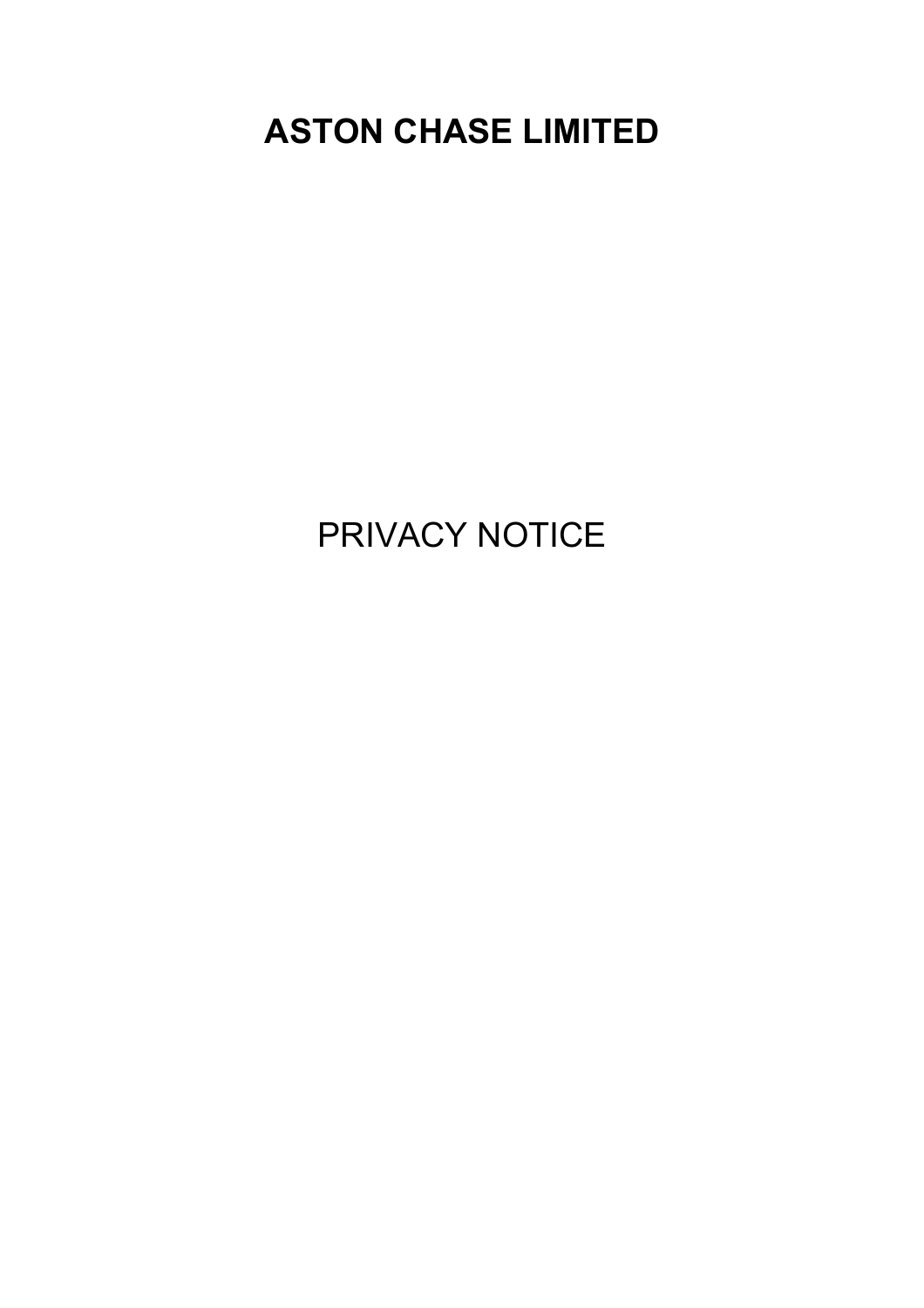# **Table of Contents**

| 1.             |  |
|----------------|--|
| 2.             |  |
| 3.             |  |
| 4.             |  |
| 5.             |  |
| 6.             |  |
| 7 <sub>1</sub> |  |
| 8.             |  |
| 9.             |  |
| 10.            |  |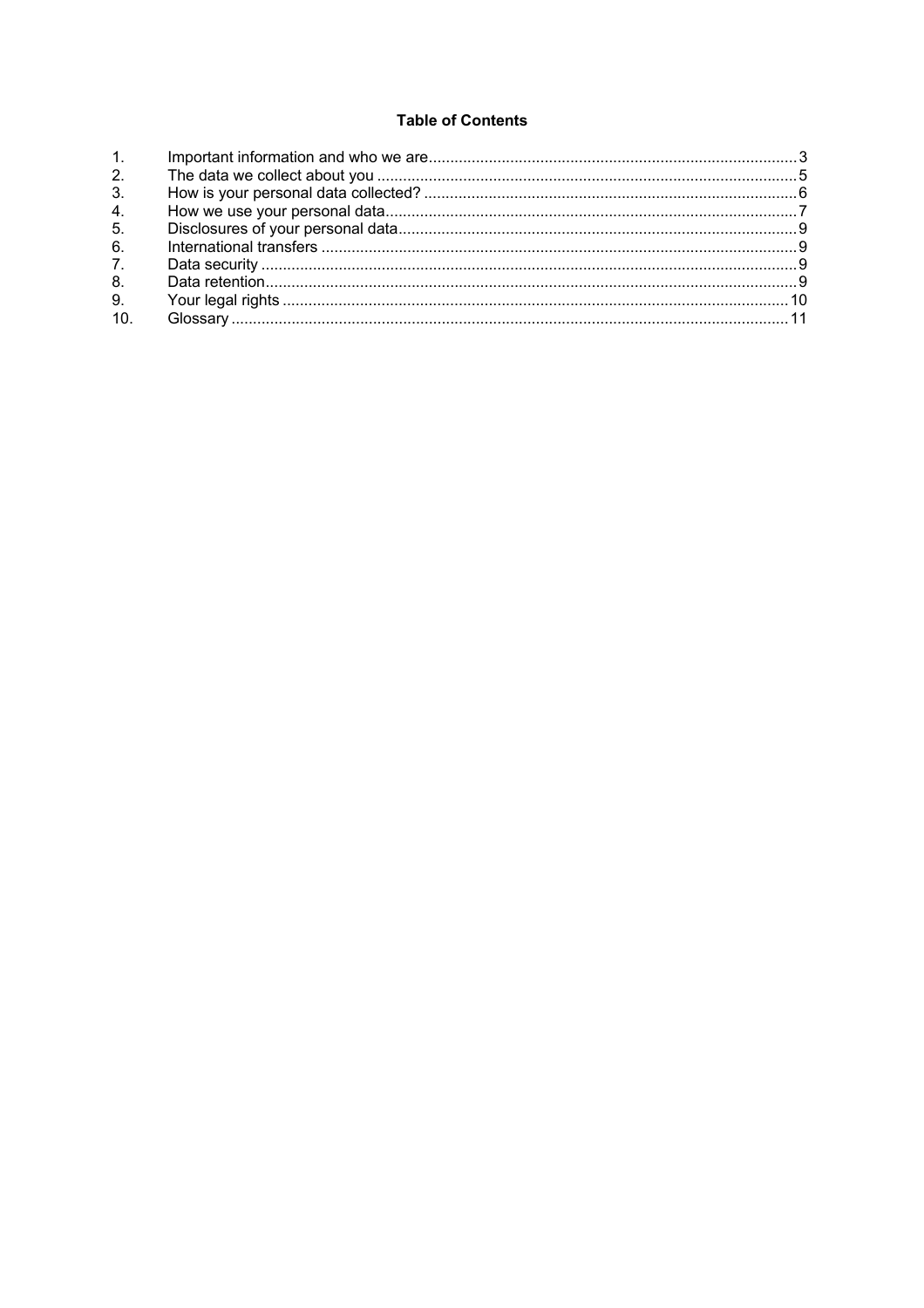# **PRIVACY POLICY**

## **Introduction**

Welcome to Aston Chase Limited's ("Aston Chase") privacy notice.

Aston Chase respects your privacy and is committed to protecting your personal data. This privacy notice will inform you as to how we look after your personal data, how we use it, the conditions under which we may disclose it to others, how we keep it secure and tell you about your privacy rights and how the law protects you.

We may update this policy on occasion to please do check to ensure that you are happy with any changes. By using our website, and by the provision of information to us you will constitute acknowledgment of the terms of this privacy policy.

Please do not send us any of your information if you do not want it to be used in the ways described in this privacy policy.

You can download a pdf version of the policy here http://www.astonchase.com/privacy-policy. Please also use the Glossary to understand the meaning of some of the terms used in this privacy notice.

## **1.** *IMPORTANT INFORMATION AND WHO WE ARE*

- **2.** *THE DATA WE COLLECT ABOUT YOU*
- **3.** *HOW IS YOUR PERSONAL DATA COLLECTED*
- **4.** *HOW WE USE YOUR PERSONAL DATA*
- **5.** *DISCLOSURES OF YOUR PERSONAL DATA*
- **6.** *INTERNATIONAL TRANSFERS*
- **7.** *DATA SECURITY*
- **8.** *DATA RETENTION*
- **9.** *YOUR LEGAL RIGHTS*
- **10.** *GLOSSARY*

## **1. Important information and who we are**

#### **Purpose of this privacy notice**

This privacy notice aims to give you information on how Aston Chase collects and processes your personal data, including any data you may provide through this website when you use our services, and/or request marketing to be sent to you.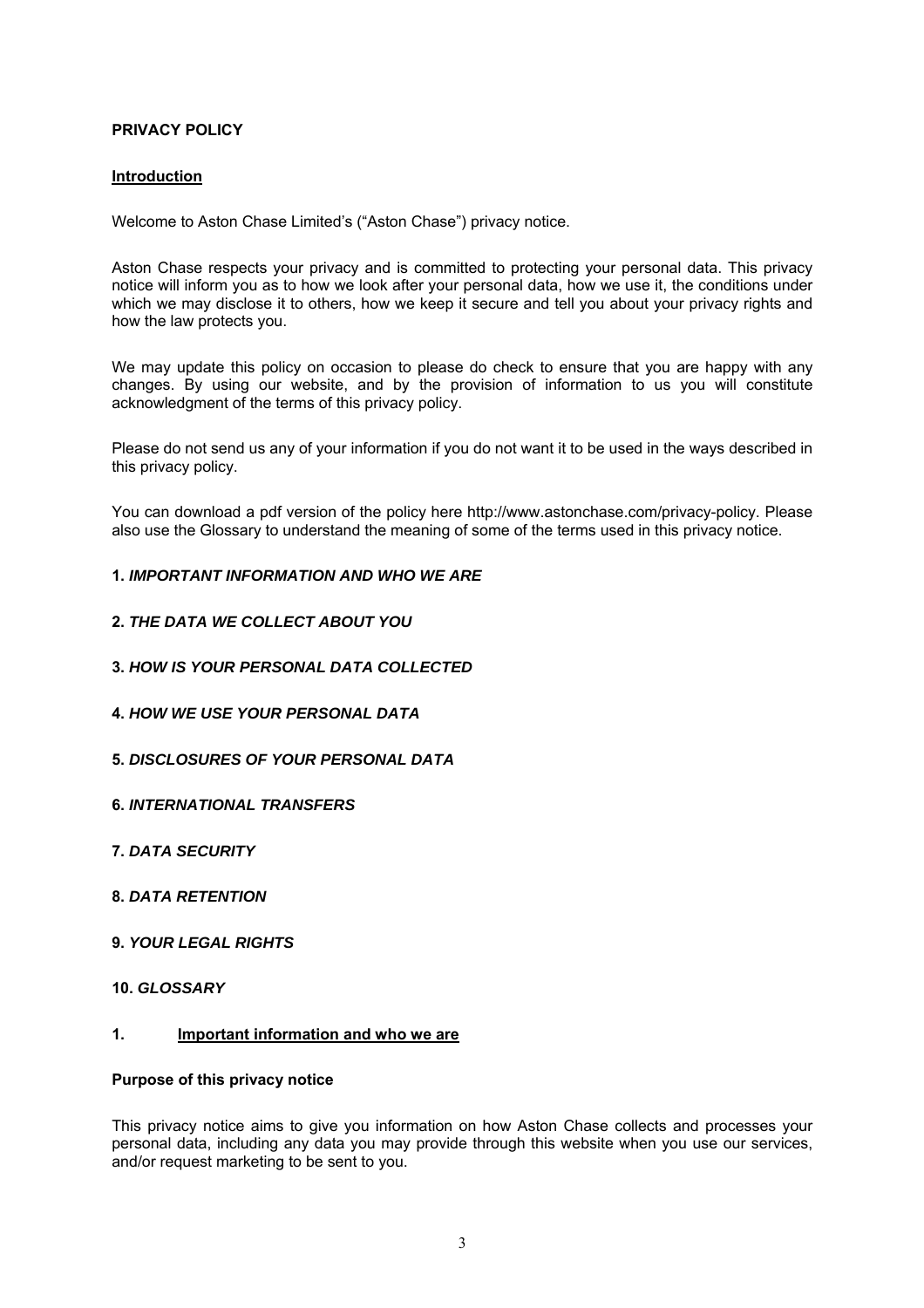This website is not intended for children and we do not knowingly collect data relating to children.

It is important that you read this privacy notice together with any other privacy notice or fair processing notice we may provide on specific occasions when we are collecting or processing personal data about you so that you are fully aware of how and why we are using your data. This privacy notice supplements the other notices and is not intended to override them.

### **Controller**

Aston Chase Limited is the data controller and responsible for any personal information provided to us when you use our services (collectively referred to as "Aston Chase", "we", "us" or "our" in this privacy notice).

We have appointed a data protection officer (DPO) who is responsible for overseeing questions in relation to this privacy notice. If you have any questions about this privacy notice, including any requests to exercise *your legal rights* (as specified in section 9 below), please contact the DPO using the details set out below.

Contact details

Our full details are:

Full name of legal entity: Aston Chase Limited

Name or title of DPO: Richard Bernstone

Email address: dpo@astonchase.com

Postal address: Aston Chase, 69-71 Park Road, London, NW1 6XU

Telephone number: 020 7724 4724

You have the right to make a complaint at any time to the Information Commissioner's Office (ICO), the UK supervisory authority for data protection issues (*www.ico.org.uk*). We would, however, appreciate the chance to deal with your concerns before you approach the ICO so please contact us in the first instance.

## **Changes to the privacy notice and your duty to inform us of changes**

This version was last updated in July 2018.

It is important that the personal data we hold about you is accurate and current. Please keep us informed if your personal data changes during your relationship with us.

## **Third-party links**

This website may include links to third-party websites, plug-ins and applications. Clicking on those links or enabling those connections may allow third parties to collect or share data about you. We do not control these third-party websites and are not responsible for their privacy statements. When you leave our website, we encourage you to read the privacy notice of every website you visit.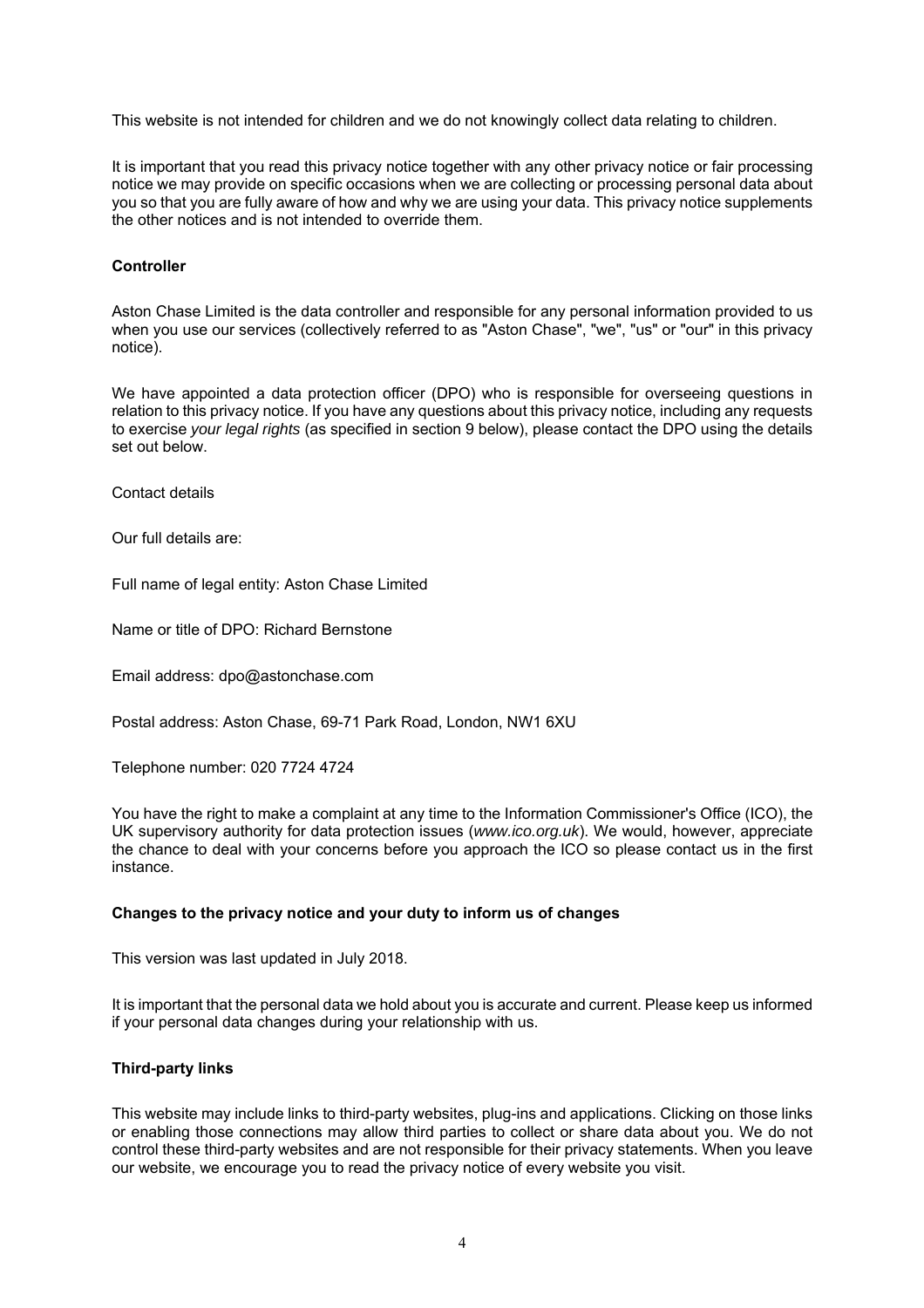# **2. The data we collect about you**

Personal data, or personal information, means any information about an individual from which that person can be identified. It does not include data where the identity has been removed (anonymous data).

We may collect, use, store and transfer different kinds of personal data about you which we have grouped together follows:

- **Identity Data** includes first name, maiden name, last name, username or similar identifier, title, date of birth and gender.
- **Contact Data** includes billing address, email address and telephone numbers.
- **Financial Data** includes bank account and payment card details.
- **Transaction Data** includes details about payments to and from you and other details of services we provide to you.
- **Technical Data** includes internet protocol (IP) address, your login data, browser type and version, time zone setting and location, browser plug-in types and versions, operating system and platform and other technology on the devices you use to access this website.
- **Profile Data** includes your username and password, and any other related information.
- **Usage Data** includes information about how you use our website and services.
- **Marketing and Communications Data** includes your preferences in receiving marketing from us and our third parties and your communication preferences.

We also collect, use and share **Aggregated Data** such as statistical or demographic data for any purpose. Aggregated Data may be derived from your personal data but is not considered personal data in law as this data does **not** directly or indirectly reveal your identity. For example, we may aggregate your Usage Data to calculate the percentage of users accessing a specific website feature. However, if we combine or connect Aggregated Data with your personal data so that it can directly or indirectly identify you, we treat the combined data as personal data which will be used in accordance with this privacy notice.

We do not collect any **Special Categories of Personal Data** about you (this includes details about your race or ethnicity, religious or philosophical beliefs, sex life, sexual orientation, political opinions, trade union membership, information about your health and genetic and biometric data). Nor do we collect any information about criminal convictions and offences.

## **If you fail to provide personal data**

Where we need to collect personal data by law, or under the terms of a contract we have with you and you fail to provide that data when requested, we may not be able to perform the contract we have or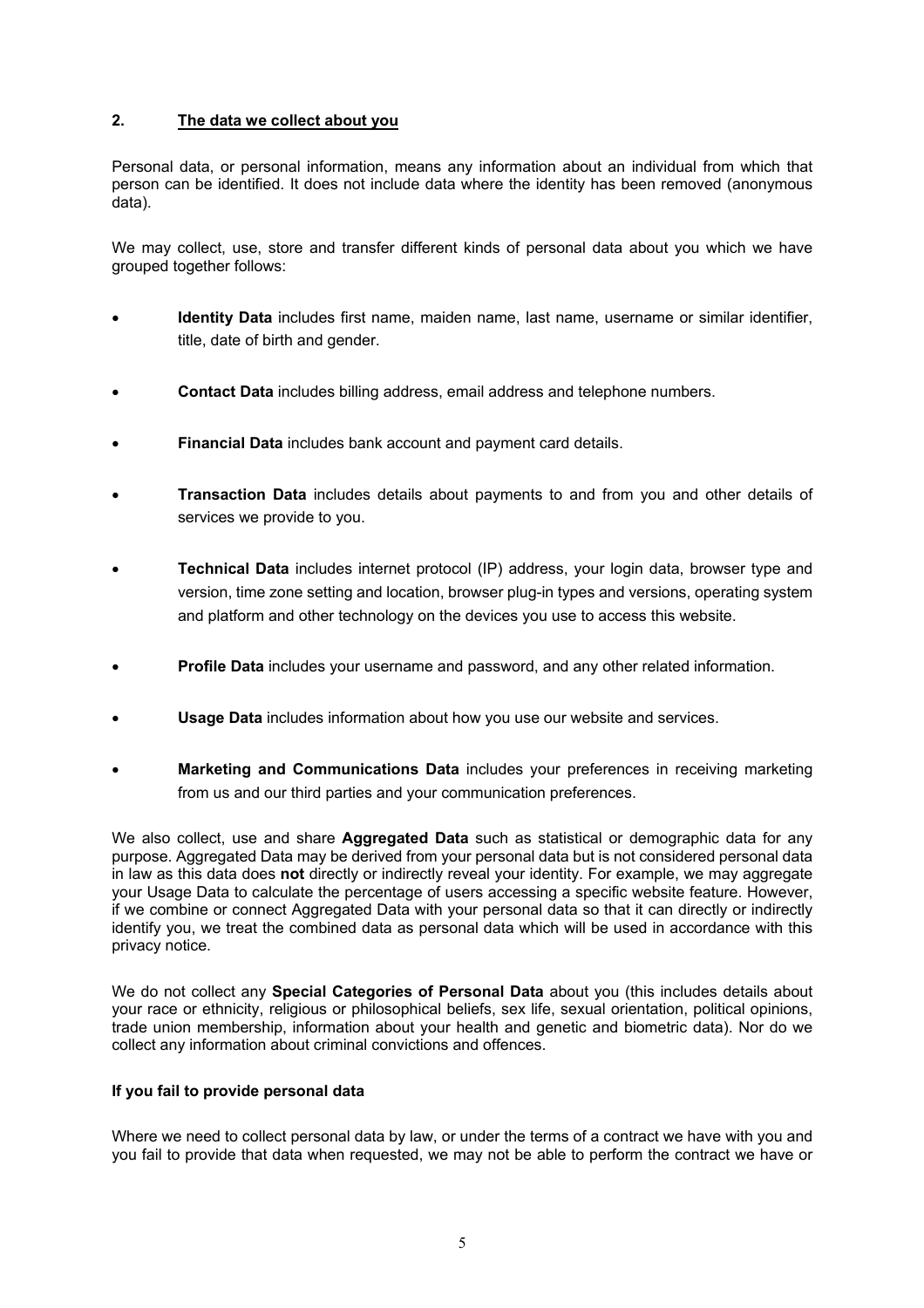are trying to enter into with you (for example, to provide you with services). In this case, we may have to terminate the provision of the service but we will notify you if this is the case at the time.

# **3. How is your personal data collected?**

We use different methods to collect data from and about you including through:

- **Direct interactions.** You may give us your Identity, Contact, Technical and Financial Data by filling in forms or by corresponding with us by post, phone, email or otherwise. This includes personal data you provide when you:
	- enquire about or use our services;
	- register interest in a property (including through our website);
	- subscribe to our online property update service;
	- utilise the valuation service on our website;
	- request marketing to be sent to you; or
	- give us some feedback.
- **Automated technologies or interactions.** As you interact with our website, we may automatically collect Technical Data about your equipment, browsing actions and patterns. We collect this personal data by using cookies, server logs and other similar technologies. We may also receive Technical Data about you if you visit other websites employing our cookies. Please see our cookie policy http://www.astonchase.com/cookie-policy for further details.
- **Third parties or publicly available sources.** We may receive personal data about you from various third parties and public sources as set out below:
	- Technical Data, Profile Data, Usage Data, Marketing and Communication Data and Aggregated Data from the following parties:
	- (a) analytics providers such as Google based outside the EU;
	- (b) advertising networks;
	- (c) search information providers;
	- (d) third party providers of technical, payment and delivery services;
	- (e) third party data brokers; and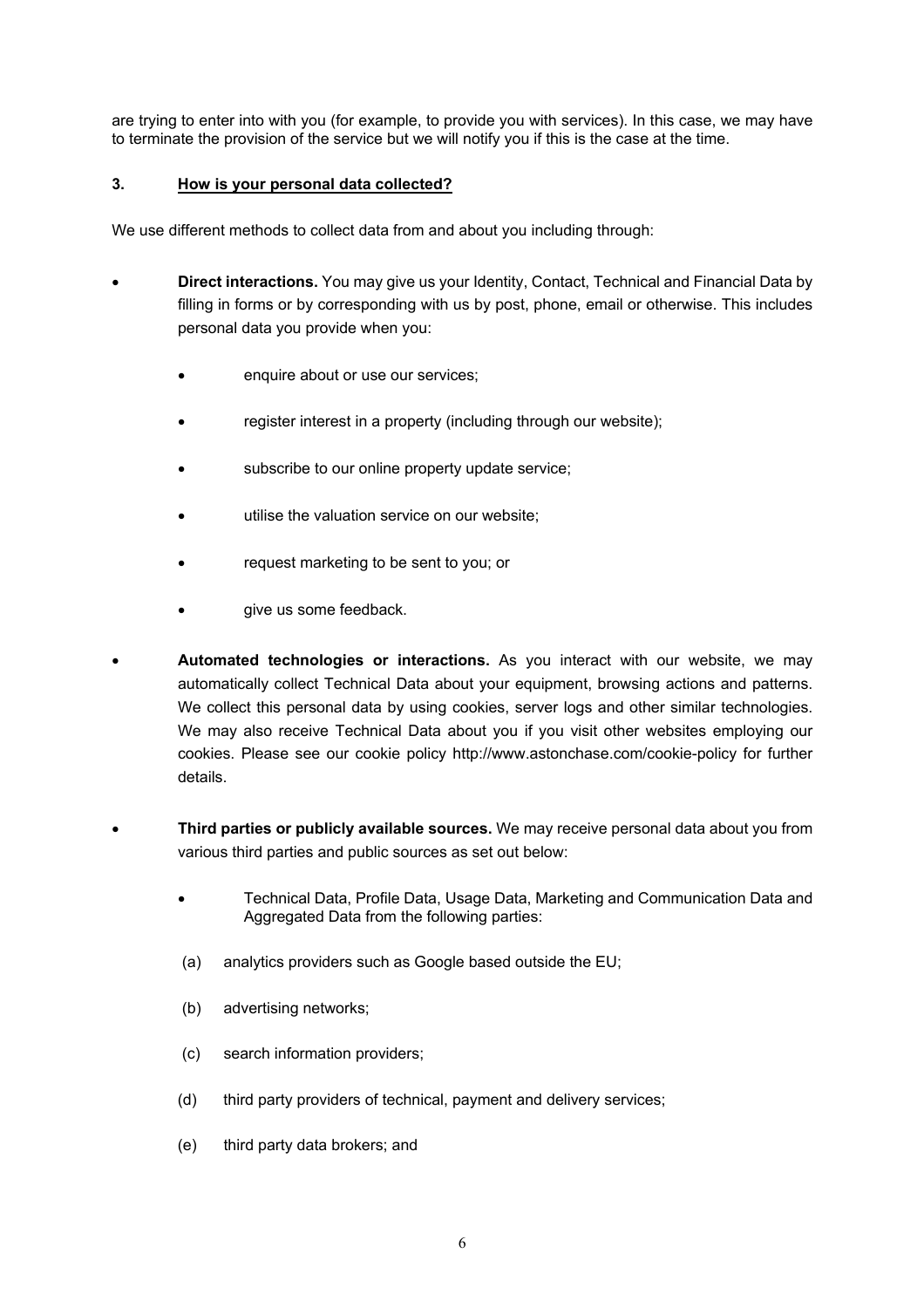(f) from publicly available sources.

## **4. How we use your personal data**

We will only use your personal data when the law allows us to. Most commonly, we will use your personal data in the following circumstances:

- Where we need to perform the contract we are about to enter into or have entered into with you.
- Where it is necessary for our legitimate interests (or those of a third party) and your interests and fundamental rights do not override those interests.
- Where we need to comply with a legal or regulatory obligation.
- Where we have your consent to do so.

# **Purposes for which we will use your personal data**

We have set out below, a description of all the ways we plan to use your personal data, and which of the legal bases we rely on to do so. We have also identified what our legitimate interests are where appropriate.

Note that we may process your personal data for more than one lawful ground depending on the specific purpose for which we are using your data. Please see paragraph 10 if you need details about the specific legal ground we are relying on to process your personal data where more than one ground has been set out in the table below.

We use your information to:

- Register you as a new applicant/vendor/landlord
	- o *Legal Basis (a) Necessary for our legitimate business interests*
- Provide the services in respect of which you have instructed us including:
	- o To collect and manage rent payments on behalf of landlords and pass this money on to the landlord
	- o To collect and recover money owed to us
		- *Legal Bases (a) Performance of a contract with you; (b) Necessary for our legitimate interests (to recover debts due to us)*
- Deliver relevant website content and advertisements to you and measure or understand the effectiveness of the advertising we serve to you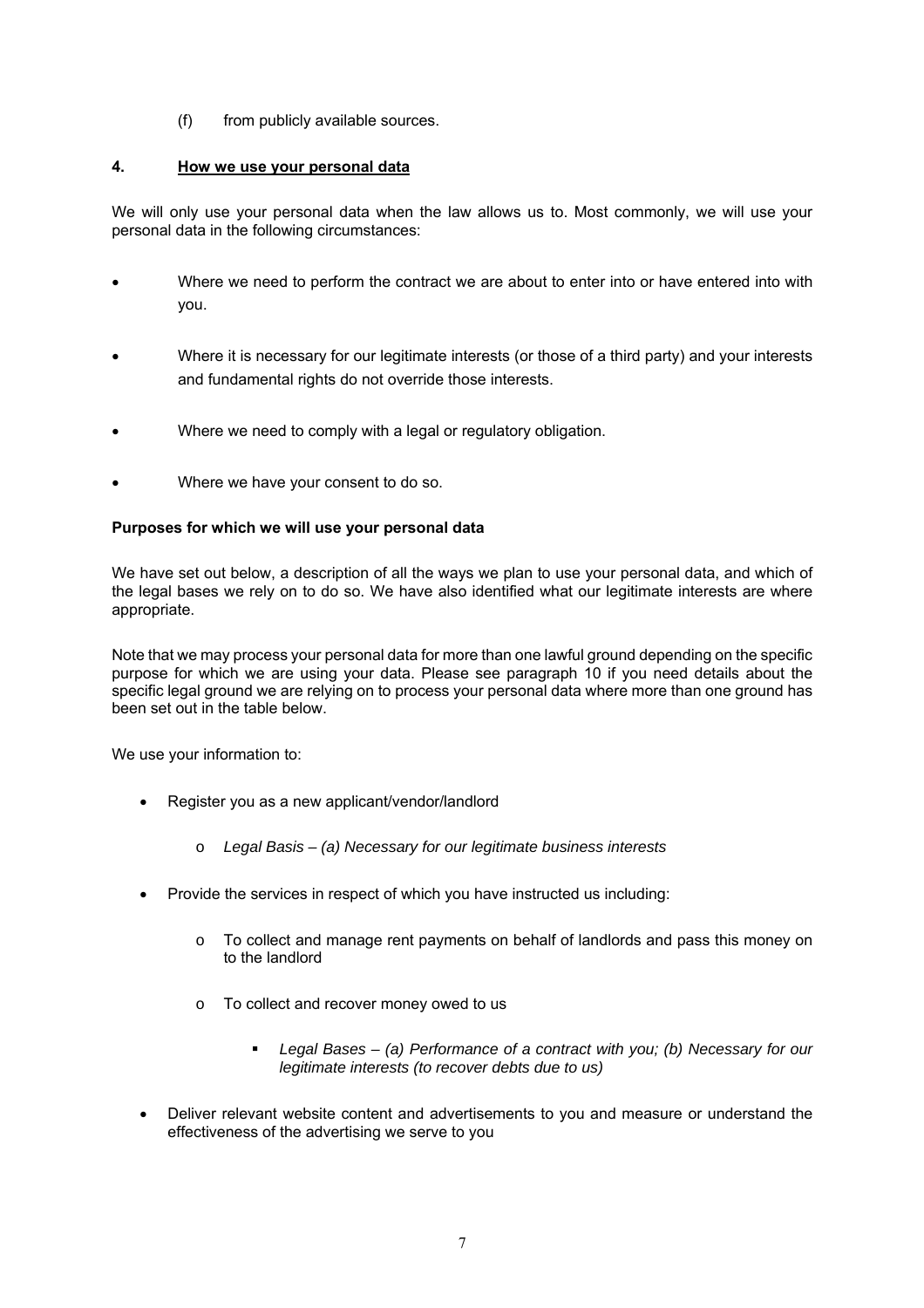- o *Legal Basis (a) Necessary for our legitimate interests (to study how customers use our services, to develop them, to grow our business and to inform our marketing strategy)*
- Make suggestions and recommendations to you about properties or other services that we think may be of interest to you
	- o *Legal Basis (a) Necessary for our legitimate interests (to develop services and grow our business)*

### **Marketing**

We strive to provide you with choices regarding certain personal data uses, particularly around marketing and advertising. We have established the following personal data control mechanisms:

#### (a) Promotional material from us

We may use your Identity, Contact, Technical, Usage and Profile Data to form a view on what we think you may want or need, or what may be of interest to you and may send marketing information containing this information occasionally. This is how we decide what may be relevant for you (we call this marketing).

You will receive marketing communications from us if you have requested information from us or if you provided us with your details when you registered on our website and, in each case, you have not opted out of receiving that marketing.

#### (b) Third-party marketing

We will get your express opt-in consent before we share your personal data with any company outside the Aston Chase for marketing purposes.

#### (c) Opting out

You can ask us to stop sending you marketing messages at any time by following the opt-out links on any marketing message sent to you or by contacting our DPO using the contact details in paragraph 1 above.

Where you opt out of receiving these marketing messages, this will not apply to personal data provided to us as a result of a service which you have requested that we provide.

#### (d) Cookies

You can set your browser to refuse all or some browser cookies, or to alert you when websites set or access cookies. If you disable or refuse cookies, please note that some parts of this website may become inaccessible or not function properly. For more information about the cookies we use, please see http://www.astonchase.com/cookie-policy.

#### (e) Change of purpose

We will only use your personal data for the purposes for which we collected it, unless we reasonably consider that we need to use it for another reason and that reason is compatible with the original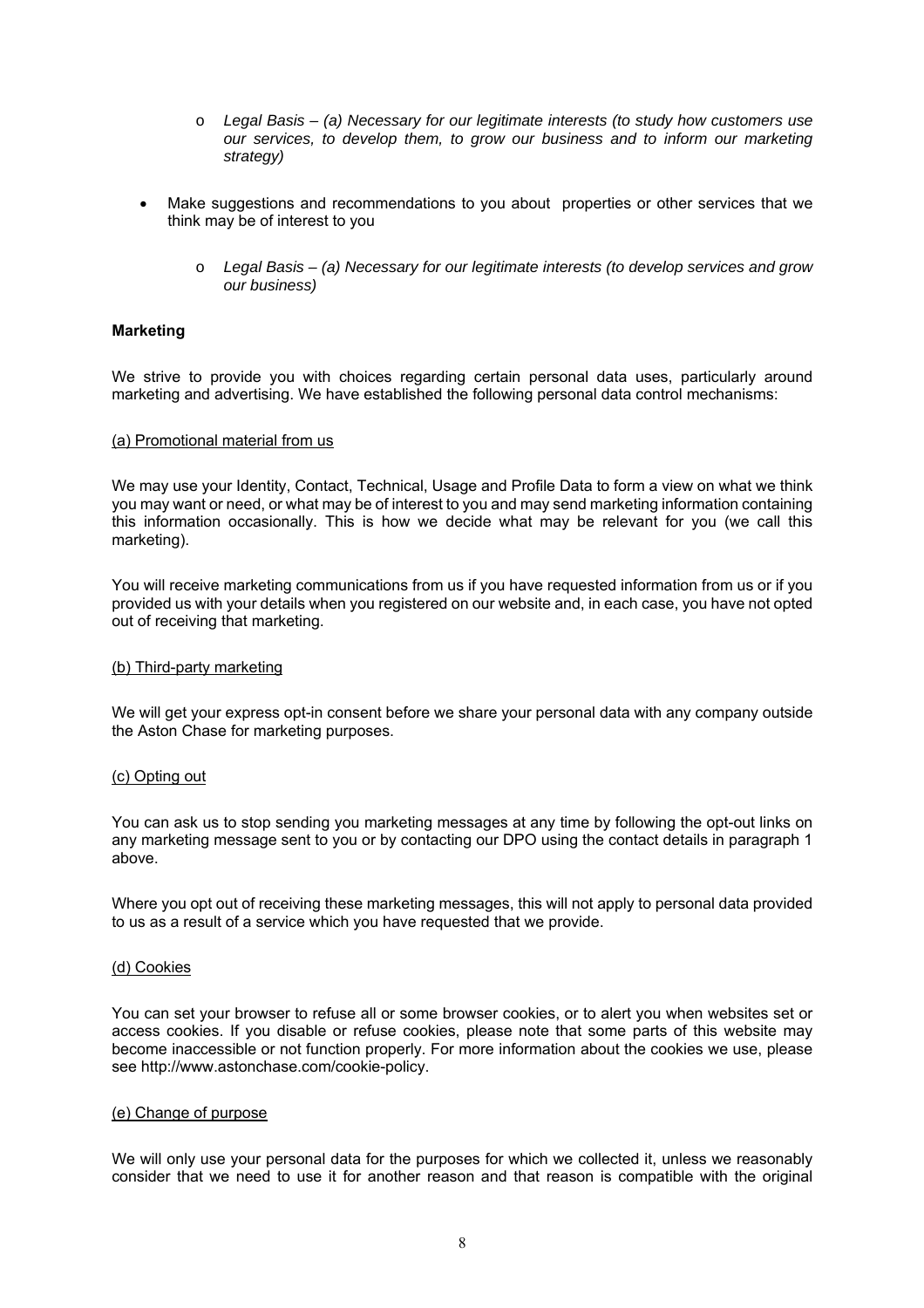purpose. If you wish to get an explanation as to how the processing for the new purpose is compatible with the original purpose, please contact our DPO.

If we need to use your personal data for an unrelated purpose, we will notify you and we will explain the legal basis which allows us to do so.

Please note that we may process your personal data without your knowledge or consent, in compliance with the above rules, where this is required or permitted by law.

## **5. Disclosures of your personal data**

We may have to share your personal data with third parties for the purposes set out in paragraph 4 above.

We require all third parties to respect the security of your personal data and to treat it in accordance with the law

## **6. International transfers**

We do not transfer your personal data outside the European Economic Area (**EEA**).

## **7. Data security**

We have put in place appropriate security measures to prevent your personal data from being accidentally lost, used or accessed in an unauthorised way, altered or disclosed. In addition, we limit access to your personal data to those employees, agents, contractors and other third parties who have a business need to know. They will only process your personal data on our instructions and they are subject to a duty of confidentiality.

We have put in place procedures to deal with any suspected personal data breach and will notify you and any applicable regulator of a breach where we are legally required to do so.

## **8. Data retention**

How long will you use my personal data for?

We will only retain your personal data for as long as necessary to fulfil the purposes we collected it for, including for the purposes of satisfying any legal, accounting, or reporting requirements.

To determine the appropriate retention period for personal data, we consider the amount, nature, and sensitivity of the personal data, the potential risk of harm from unauthorised use or disclosure of your personal data, the purposes for which we process your personal data and whether we can achieve those purposes through other means, and the applicable legal requirements.

In particular, we will retain:

- Identity Data and Contact Data:
	- o Where we are marketing a property, until it is sold or let or we cease to have the instruction;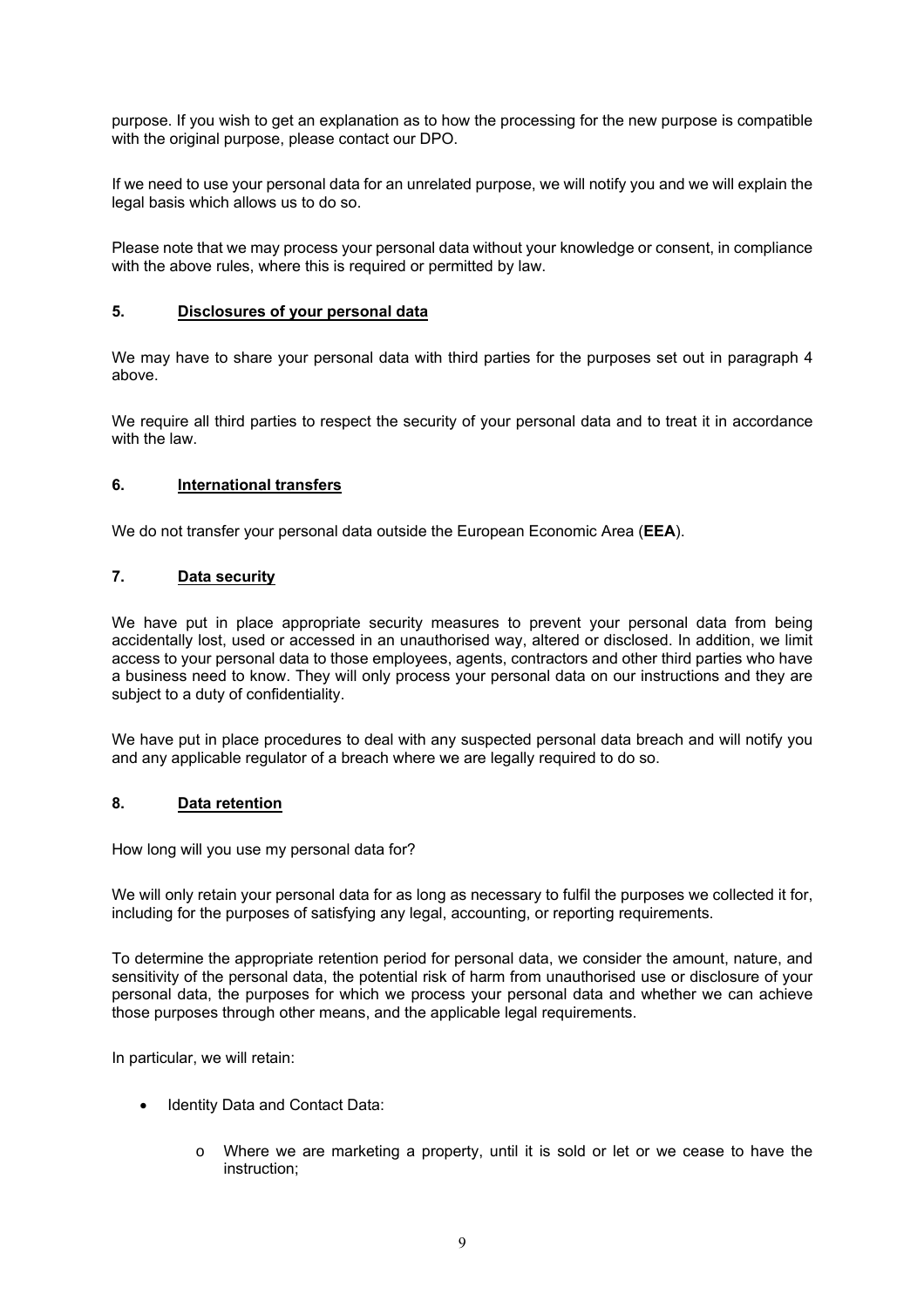- o Where instructed by applicants, until a property is bought via Aston Chase or until applicants inform us that they have purchased or rented a property elsewhere;
- o Where instructed by a vendor/landlord, we may write and confirm terms of business, keep them informed of the progress of the marketing and sale or let of their property.
- Financial Data:
	- o Landlord bank account details, which is used to pay rent into, refund fees or deposit allocated.
	- $\circ$  Tenant bank account details until we return the deposit at the end of the tenancy.

We are required by law and/or by our insurers to keep certain information about our customers (including Contact, Identity, Financial and Transaction Data) for six years after they cease being customers.

In some circumstances you can ask us to delete your data: see *Request erasure* below for further information.

In some circumstances we may anonymise your personal data (so that it can no longer be associated with you) for research or statistical purposes in which case we may use this information indefinitely without further notice to you.

## **9. Your legal rights**

Under certain circumstances, you have rights under data protection laws in relation to your personal data. Please click on the links below to find out more about these rights:

- *Request access to your personal data*.
- *Request correction of your personal data*.
- *Request erasure of your personal data*.
- *Object to processing of your personal data*.
- *Request restriction of processing your personal data*.
- *Request transfer of your personal data*.
- *Right to withdraw consent*.

If you wish to exercise any of the rights set out above, please contact the DPO for Subject Access Rights.

#### No fee usually required: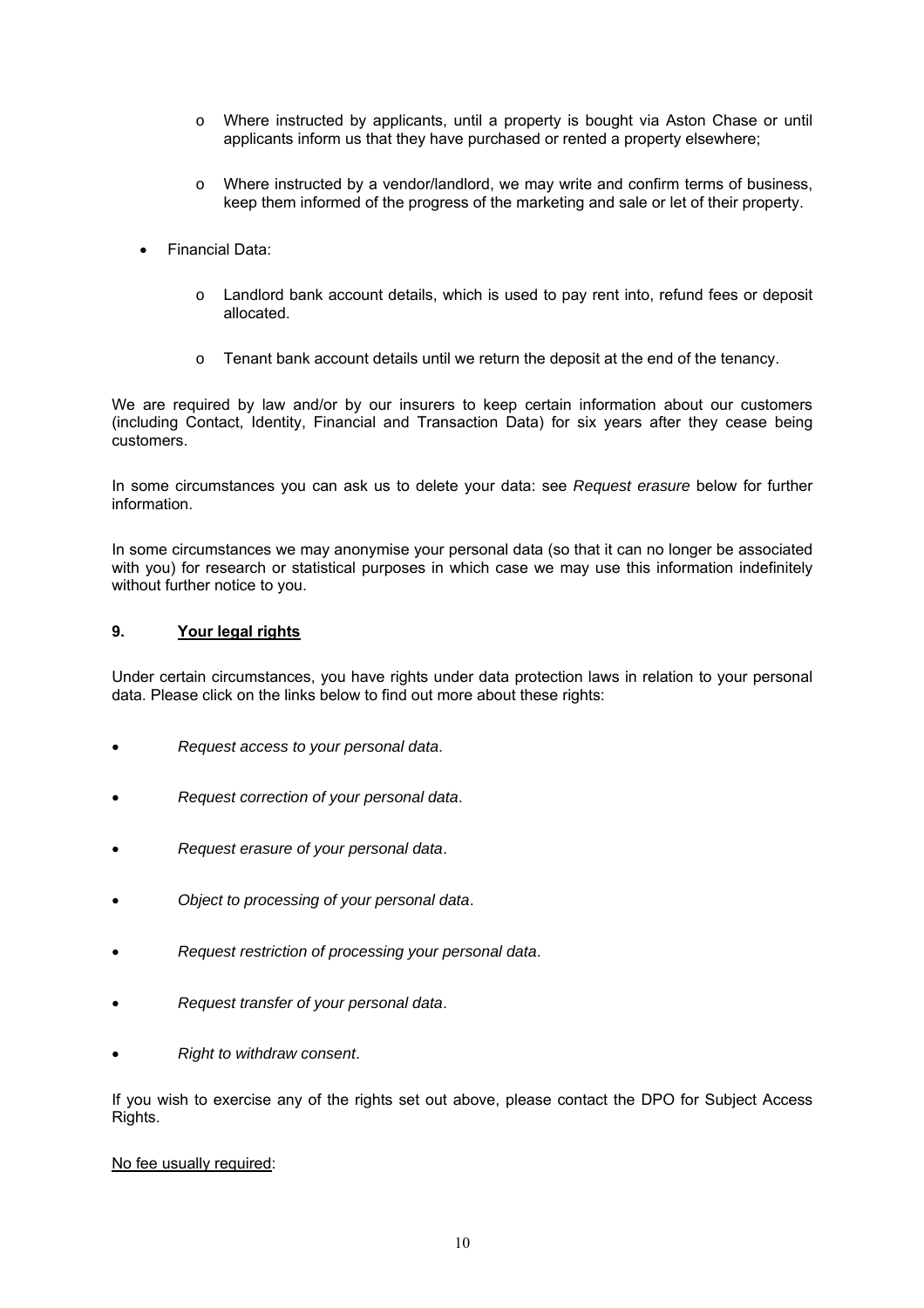You will not have to pay a fee to access your personal data (or to exercise any of the other rights). However, we may charge a reasonable fee if your request is clearly unfounded, repetitive or excessive. Alternatively, we may refuse to comply with your request in these circumstances.

### What we may need from you:

We may need to request specific information from you to help us confirm your identity and ensure your right to access your personal data (or to exercise any of your other rights). This is a security measure to ensure that personal data is not disclosed to any person who has no right to receive it. We may also contact you to ask you for further information in relation to your request to speed up our response.

### Time limit to respond:

We try to respond to all legitimate requests within one month. Occasionally it may take us longer than a month if your request is particularly complex or you have made a number of requests. In this case, we will notify you and keep you updated.

### **10. Glossary**

### **LAWFUL BASIS**

- **Legitimate Interest** means the interest of our business in conducting and managing our business to enable us to give you the best service and the best and most secure experience. We make sure we consider and balance any potential impact on you (both positive and negative) and your rights before we process your personal data for our legitimate interests. We do not use your personal data for activities where our interests are overridden by the impact on you (unless we have your consent or are otherwise required or permitted to by law). You can obtain further information about how we assess our legitimate interests against any potential impact on you in respect of specific activities by contacting our DPO.
- **Performance of Contract** means processing your data where it is necessary for the performance of a contract to which you are a party or to take steps at your request before entering into such a contract.
- **Comply with a legal or regulatory obligation** means processing your personal data where it is necessary for compliance with a legal or regulatory obligation that we are subject to.

#### **THIRD PARTIES (without limitation)**

- Third parties to whom we may choose to sell, transfer, or merge parts of our business or our assets. Alternatively, we may seek to acquire other businesses or merge with them. If a change happens to our business, then the new owners may use your personal data in the same way as set out in this privacy notice.
- Service providers who provide IT and system administration services, or who assist us with customer insight marketing analytics.
- Professional advisers including lawyers, bankers, auditors and insurers who provide consultancy, banking, legal, insurance and accounting services.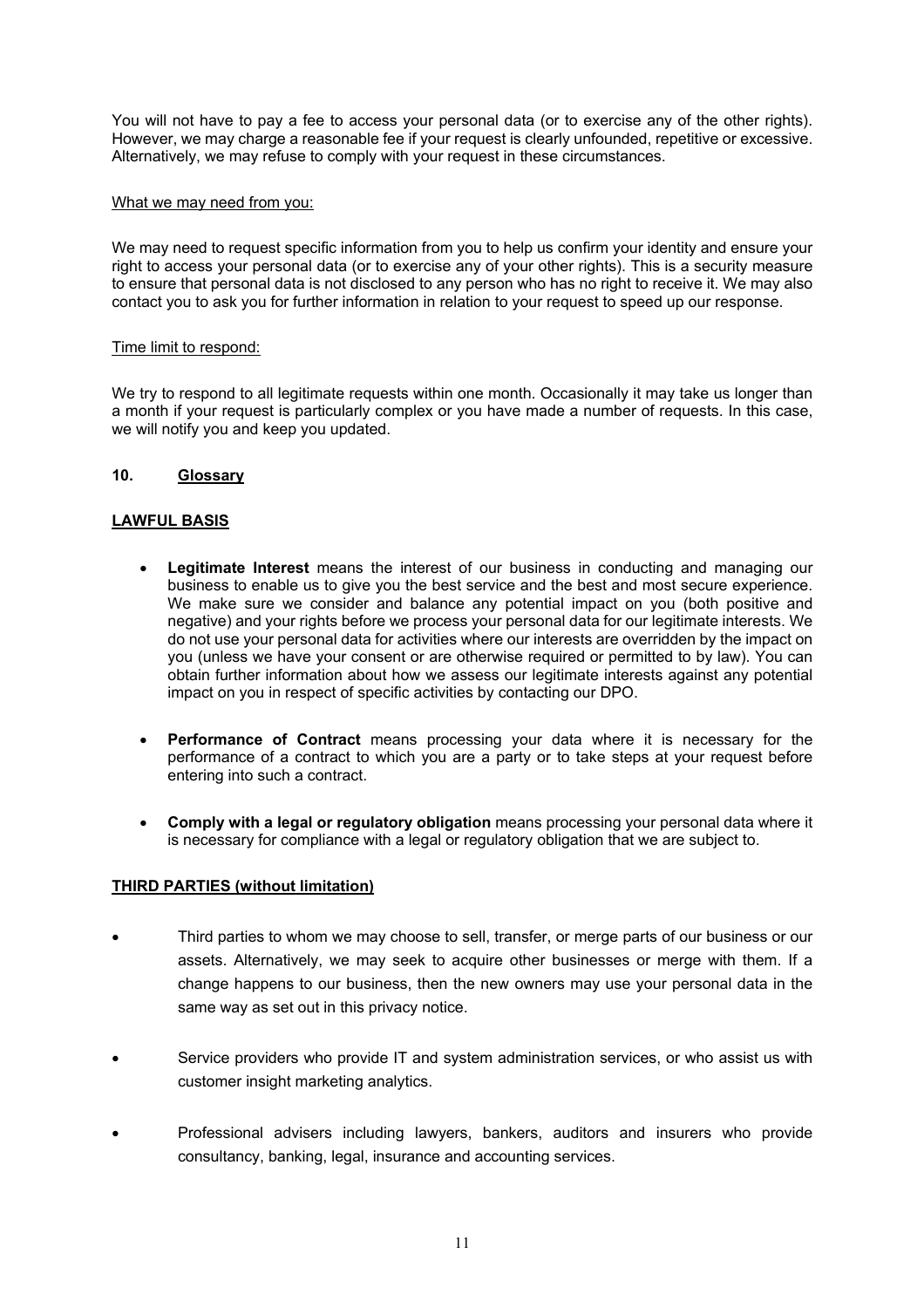- HM Revenue & Customs, regulators and other authorities who require reporting of processing activities in certain circumstances.
- Other agents with whom we may be jointly instructed or with whom we liaise at your request.
- To register a tenant's deposit with the Tenant Deposit Scheme.
- Inventory companies for tenant check in and check out at the commencement and end of the rental period.
- Details to contractors of managed properties.
- Other third parties we may pass information to include mortgage brokers, interior designers, furnishing companies, etc. but we will never do so without seeking express permission from you first.

# **YOUR LEGAL RIGHTS**

You have the right to:

**1. Request access** to your personal data (commonly known as a "data subject access request"). This enables you to receive a copy of the personal data we hold about you and to check that we are lawfully processing it.

**2. Request correction** of the personal data that we hold about you. This enables you to have any incomplete or inaccurate data we hold about you corrected, though we may need to verify the accuracy of the new data you provide to us.

**3. Request erasure** of your personal data. This enables you to ask us to delete or remove personal data where there is no good reason for us continuing to process it. You also have the right to ask us to delete or remove your personal data where you have successfully exercised your right to object to processing (see below), where we may have processed your information unlawfully or where we are required to erase your personal data to comply with local law. Note, however, that we may not always be able to comply with your request of erasure for specific legal reasons which will be notified to you, if applicable, at the time of your request.

**4. Object to processing** of your personal data where we are relying on a legitimate interest (or those of a third party) and there is something about your particular situation which makes you want to object to processing on this ground as you feel it impacts on your fundamental rights and freedoms. You also have the right to object where we are processing your personal data for direct marketing purposes. In some cases, we may demonstrate that we have compelling legitimate grounds to process your information which override your rights and freedoms.

**5. Request restriction of processing** of your personal data. This enables you to ask us to suspend the processing of your personal data in the following scenarios: (a) if you want us to establish the data's accuracy; (b) where our use of the data is unlawful but you do not want us to erase it; (c) where you need us to hold the data even if we no longer require it as you need it to establish, exercise or defend legal claims; or (d) you have objected to our use of your data but we need to verify whether we have overriding legitimate grounds to use it.